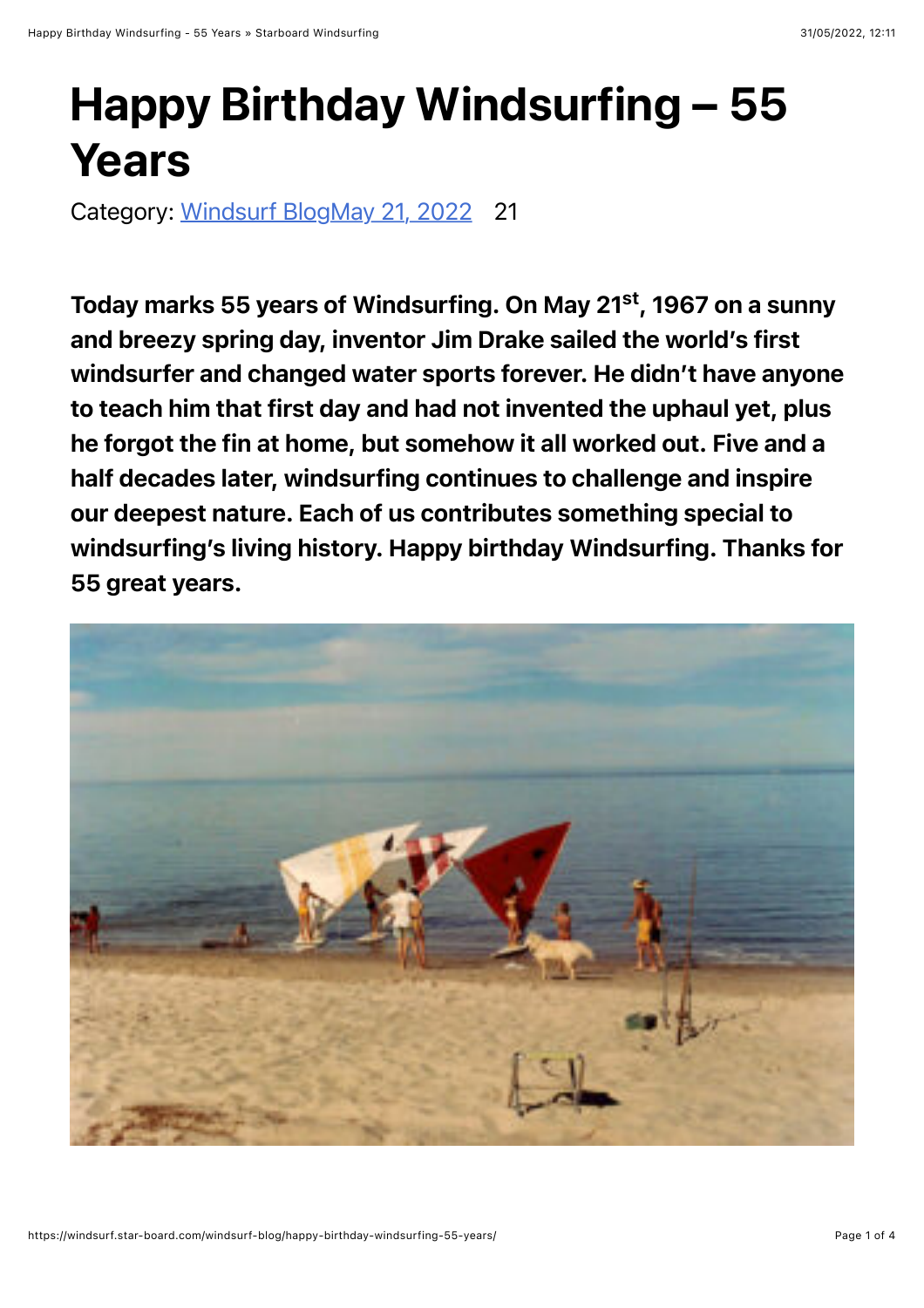## WHERE IT ALL STARTED

Windsurfing began 55 years ago in a little salt water lagoon known as Jamaica Bay. The sand ringed, man-made bay is situated within a large boat basin called Marina Del Rey, located in Los Angeles, California, USA. Traditionally, Jamaica Bay was a popular spot for light air dinghy sailing. It had easy car access and a nice beach, so it made an ideal place for testing the first windsurfer.

Jim Drake, along with his wife and daughter, rolled up to Jamaica Bay on May 21st, 1967 with the world's first windsurfer strapped to the roof of their blue 1964 Corvair van named "Bertha." He was excited the day had finally arrived to test his free-sail concept and find out if the prototype he engineered and built would actually work.

He unloaded the shiny new board and rig components onto the beach, rigged the sail and then realized he had forgotten the fin at home! I think every windsurfer has had this frustrating experience happen to them at some point. When he went out on the water (without the fin) he quickly realized that he had not thought about how the sail would lift out of the water. In his mind, while conceptualizing the sport, he always pictured the sailor standing on the board with the sail already in their hands, and so never thought to invent the uphaul rope to pull the sail out of the water… until that first day.

Lucky for Jim, a friend was on the beach who was kind enough to wade out into the shallows, lift the sail from the water and hand it to him. Of course, learning to windsurf is an awkward and humbling experience for anyone. Jim Drake didn't have a teacher to show him how on our sport's first day. He never gave up and by the second day he happily discovered that his free-sail concept worked. We are all very thankful it did.

"Rather than sail a boat sitting down, why not sail a surfboard standing up?"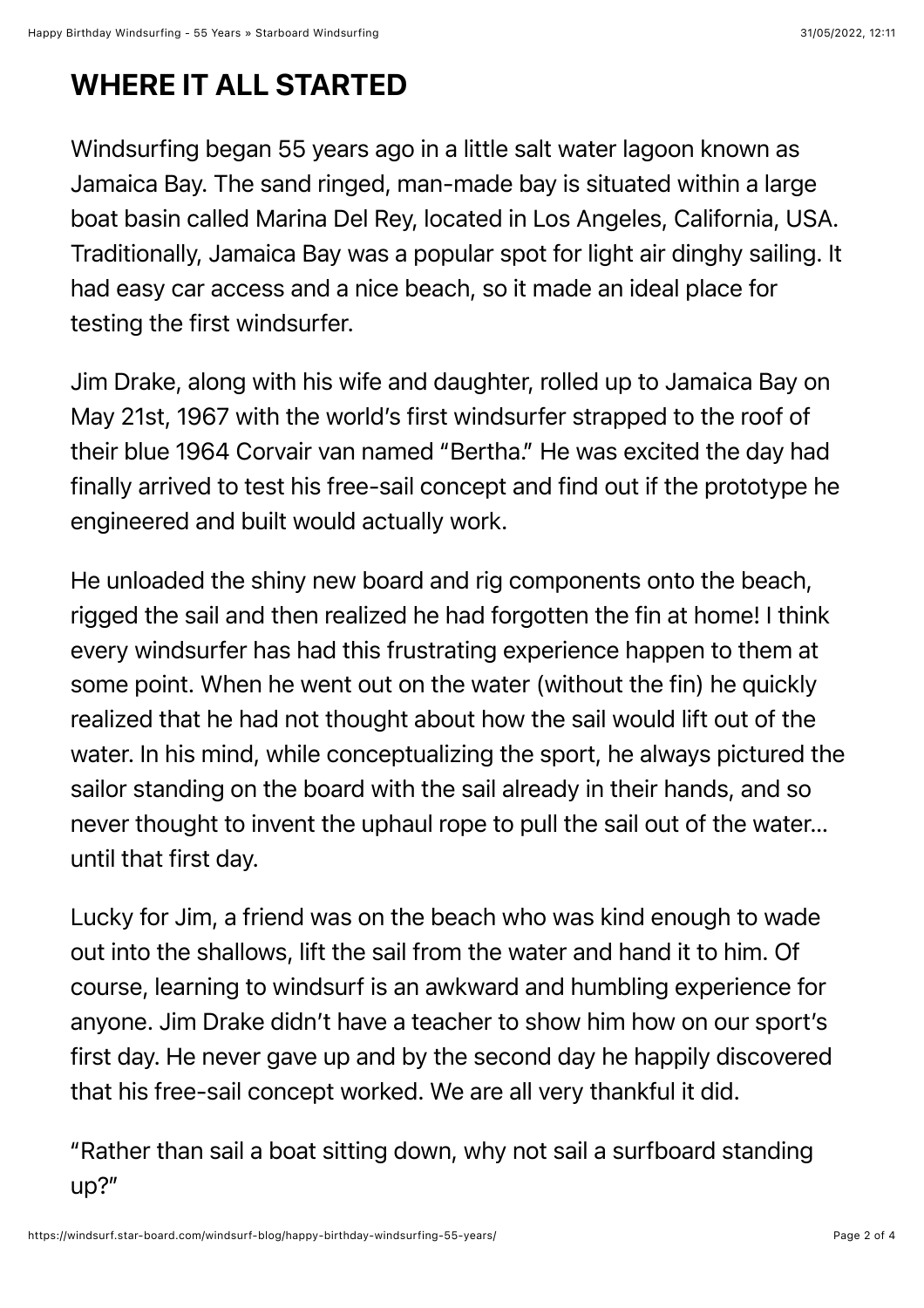-Jim Drake 1966

## ANYTHING WAS POSSIBLE

California during the late 1960s was a place where experimental thinking was in the air. For a brief moment in time, it felt like anything was possible. Young, inspired visionaries wanted to build a world that reflected their own special values – different than those of their parent's generation. For the first time, we collectively cared about the environment and wanted to invent new ways of immersing ourselves directly into nature to feel connected, alive and free. Windsurfing was born from this unifying mindset.

drake

55 years ago, on May 21st 1967, on a sunny California day, Jim Drake became the first to sail a surfboard standing up and showed the world anything really was possible. Like many bright minded innovators among his intrepid generation, he looked to both science and nature for clues how to solve the puzzle. Combining a lifelong love of wind and waves with